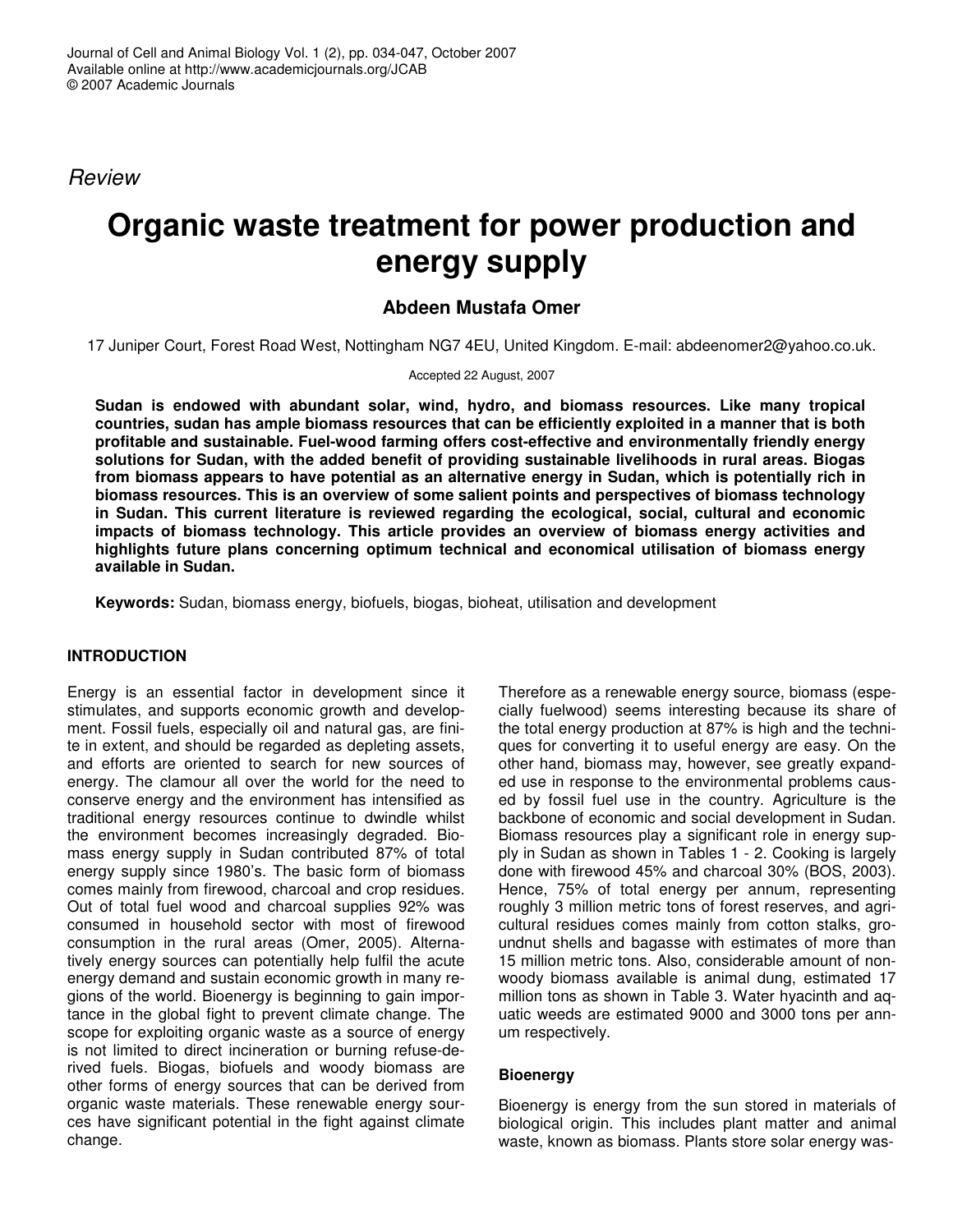|  | <b>Table 1.</b> Sources of biomass energy available in Sudan |  |  |
|--|--------------------------------------------------------------|--|--|
|  | 10 <sup>6</sup> tons of equivalent (TOE) (Omer, 2005).       |  |  |

| Item | <b>Source</b>                   | $10^6$ TOE |
|------|---------------------------------|------------|
| 1.   | Natural, and cultivated forests | 2.90       |
| 2.   | Agricultural residues           | 6.20       |
| 3.   | Animal wastes                   | 1.05       |
| 4.   | Water hyacinth                  | 3.16       |
|      | 13.31                           |            |

**Table 2.** Biomass energy consumption in Sudan 10 3 Tons of equivalent (TOE) (Omer, 2005).

| Item  | <b>Sector</b> | $10^3$ TOE | %)    |
|-------|---------------|------------|-------|
|       | Residential   | 4549       | 92.0  |
| 2.    | Industrial    | 169        | 3.4   |
| З     | Others*       | 209        | 4.6   |
| Total |               |            | 100.0 |

\*Others are commercial, constructions, and Quranic schools.

**Table 3.** Biomass energy potential from animal dung in different states of Sudan (Omer, 2005).

| <b>Item</b>    | <b>States</b>   | Animal dung<br>available $(10^3$<br>Tons) | Energy<br>(TOE) |
|----------------|-----------------|-------------------------------------------|-----------------|
| 1 <sub>1</sub> | Northern states | 102.4                                     | 1543            |
| 2.             | Eastern states  | 1222.9                                    | 18431           |
| 3.             | Khartoum state  | 104.3                                     | 1572            |
| 4.             | Central states  | 4223.7                                    | 63658           |
| 5.             | Darfur states   | 5062.5                                    | 36301           |
| 6.             | Kordofan states | 2596.9                                    | 79140           |
| 7.             | Southern states | 4545.2                                    | 68505           |
|                | Total           | 17857.9                                   | 269150          |

through photosynthesis in cellulose and lignin, whereas animals store energy as fats. When burned, these sugars break down and release energy exothermically, releasing carbon dioxide, heat and steam. The by-products of this reaction can be captured and manipulated to create power, commonly called bioenergy. Biomass is considered renewable because the carbon is taken out of the atmosphere and replenished more quickly than the millions of years required for fossil fuels to form. The use of biofuels to replace fossil fuels contributes to a reduction in the overall release of carbon dioxide into the atmosphere and hence helps to tackle global warming. The range of waste treatment technologies that are tailored to produce bioenergy is growing. There are a number of key areas of bioenergy from wastes including (but not limited to) biogas, biofuels and bioheat. When considering using bioenergy, it is important to take into account the overall emission of carbon in the process of electricity production (Omer, 1996).

#### **Biomass CHP**

Combined heat and power (CHP) installations are quite common in greenhouses, which grow high-energy, input crops (e.g., salad vegetables, pot plants, etc.). Scientific assumptions for a short-term energy strategy suggest that the most economically efficient way to replace the thermal plants is to modernise existing power plants to increase their energy efficiency and to improve their environmental performance. However, utilisation of wind power and the conversion of gas-fired CHP plants to biomass would significantly reduce Sudan's dependence on imported fossil fuels. Although a lack of generating capacity is forecast in the long-term, utilisation of the existing renewable energy potential and the huge possibilities for increasing energy efficiency are sufficient to meet future energy demands in Sudan in the short-term.

A total shift towards a sustainable energy system is a complex and long process, but is one that can be achieved within a period of about 20 years. Implemen-tation will require initial investment, long-term national strategies and action plans. However, the changes will have a number of benefits including: a more stable energy supply than at present and major improvement in the environmental performance of the energy sector, and certain social benefits. A vision used a methodology and calculations based on computer modelling that utilised: Data from existing governmental programmes; Potential renewable energy sources and energy efficiency improvements; Assumptions for future economy growth; Information from studies and surveys on the recent situation in the energy sector.

In addition to realising the economic potential identified by the National Energy Savings Programme, a long-term effort leading to a 3% reduction in specific electricity demand per year after 2020 is proposed. This will require: further improvements in building codes, and continued information on energy efficiency.

The environmental NGOs in Sudan are urging the government to adopt sustainable development of the energy sector by: Diversifying of primary energy sources to increase the contribution of renewable and local energy resources in the total energy balance and implementing measures for energy efficiency increase at the demand side and in the energy transformation sector.

The price of natural gas is set by a number of market and regulatory factors that include: Supply and demand balance and market fundamentals, weather, pipeline availability and deliverability, storage inventory, new supply sources, prices of other energy alternatives and regulatory issues and uncertainty.

Classic management approaches to risk are well documented and used in many industries. This includes the following four broad approaches to risk:

1). Avoidance includes not performing an activity that could carry risk. Avoidance may seem the answer to all risks, but avoiding risks also means losing out on potential gain.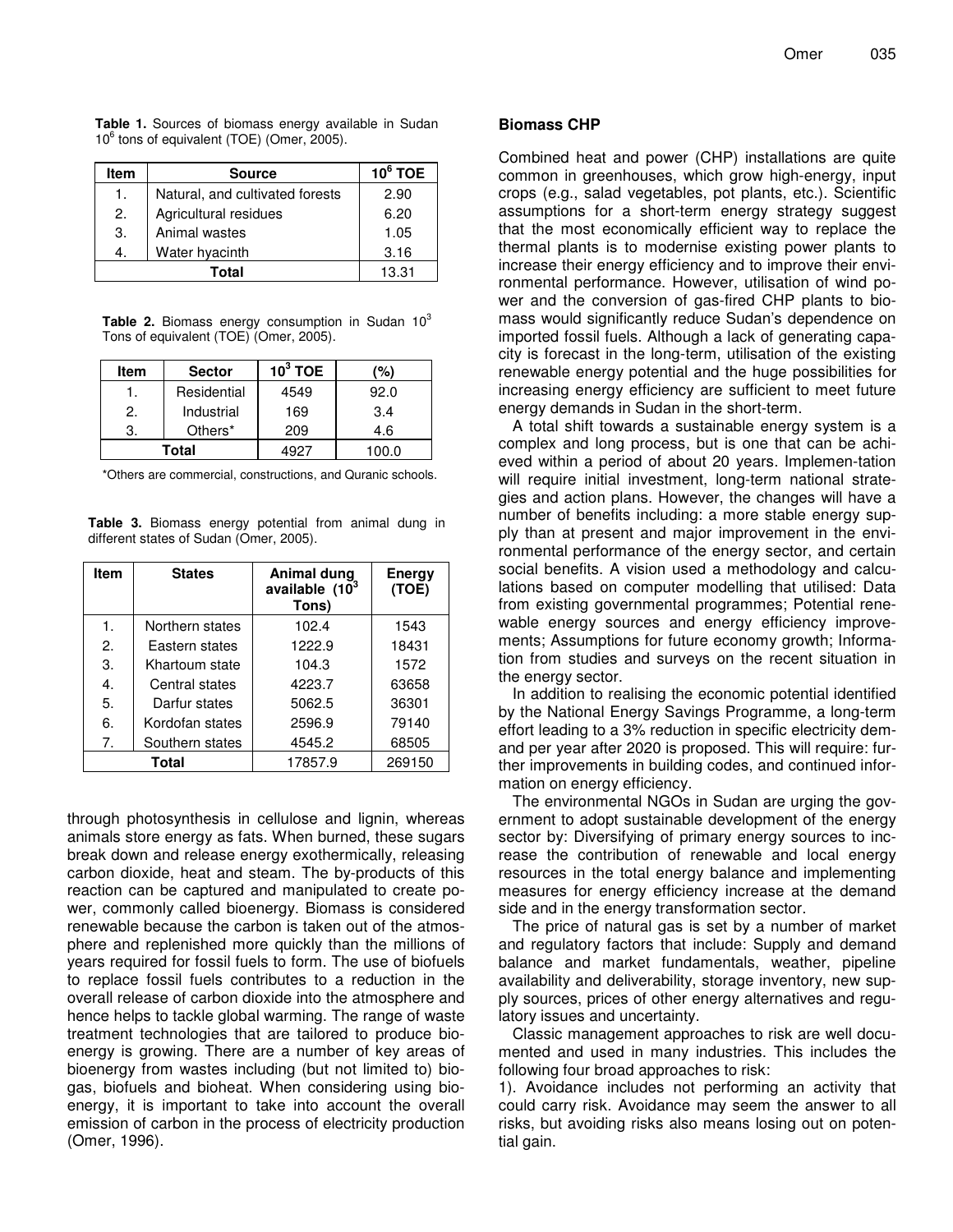#### **Table 4.** Purchasing strategies using hedges.

| <b>Strategy</b>              | <b>Description</b>                                                                                                                                                                                                         |
|------------------------------|----------------------------------------------------------------------------------------------------------------------------------------------------------------------------------------------------------------------------|
| Index                        | Fuel is purchased month-by-month at a first of the month index price                                                                                                                                                       |
| Forward physical<br>purchase | Monthly fuel is purchased in advance for an averaged fixed price                                                                                                                                                           |
| Cap                          | A fixed price for fuel is set, but 'put' contracts are purchased to guarantee that when future market prices<br>for fuel settle below the fixed cost, the monthly price is adjusted downward towards the tower index price |
| Collar                       | A series of 'put' and 'call' contracts are purchased to guarantee that monthly prices for fossil fuel will be<br>contained within a defined price range regardless of market conditions                                    |
| Hybrid                       | Where a percentage of each month's fuel needs are purchased at a fixed price, and the reminder<br>purchased at an index price                                                                                              |
| Winter strip                 | Fuel purchased at a fixed price from November through March, and at an index price all other months                                                                                                                        |



**Figure 1.** Purchasing strategies using hedges.

2). Mitigation/reduction involves methods that reduce the severity of potential loss.

3). Retention/acceptance involves accepting the loss when it occurs.

4). Risk retention is a viable strategy for small risks. All risks that are not avoided or transferred are retained by default. Transfer means causing another party to accept the risk, typically by contract.

## **Risk management**

Financial hedges (such as futures and options) are contractual vehicles that convey rights and obligations to buy or sell a commodity at a specified price. Possible purchasing strategies using hedges are summarised in Table 4. These financial derivations are a method of reducing price risk with a relatively modest transaction price. Over the past 10 years the use of financial hedges has grown dramatically. Figure 1 illustrates various hypothetical reduction strategies and the resulting average fuel price. The basic concept is to utilise existing financial tools to guard against conditions that will negatively affect the operating budget. Basic hedges include:

**Swap contract:** A bilateral agreement with a party that agree to guarantee a 'fixed' price.

**Future contract:** A financial tool that limits upside price exposure.

**Options contract:** A financial tool that can limit upside and downside price exposure ('puts' are a hedge against falling prices, and 'calls' are a hedge against rising prices).

Politicians at the local and national level have evaluated sustainability as an important issue facing the communities. The future will have leaders who develop sustainable solid waste programmes that further improve the community to achieve the following: 1). Reduce the generation of solid waste by establishing policies that encourage manufacturer to reduce packaging material volumes. 2). Reuse/recycle/recover the pre-collection waste. 3). Promote the development of 'green' local secondary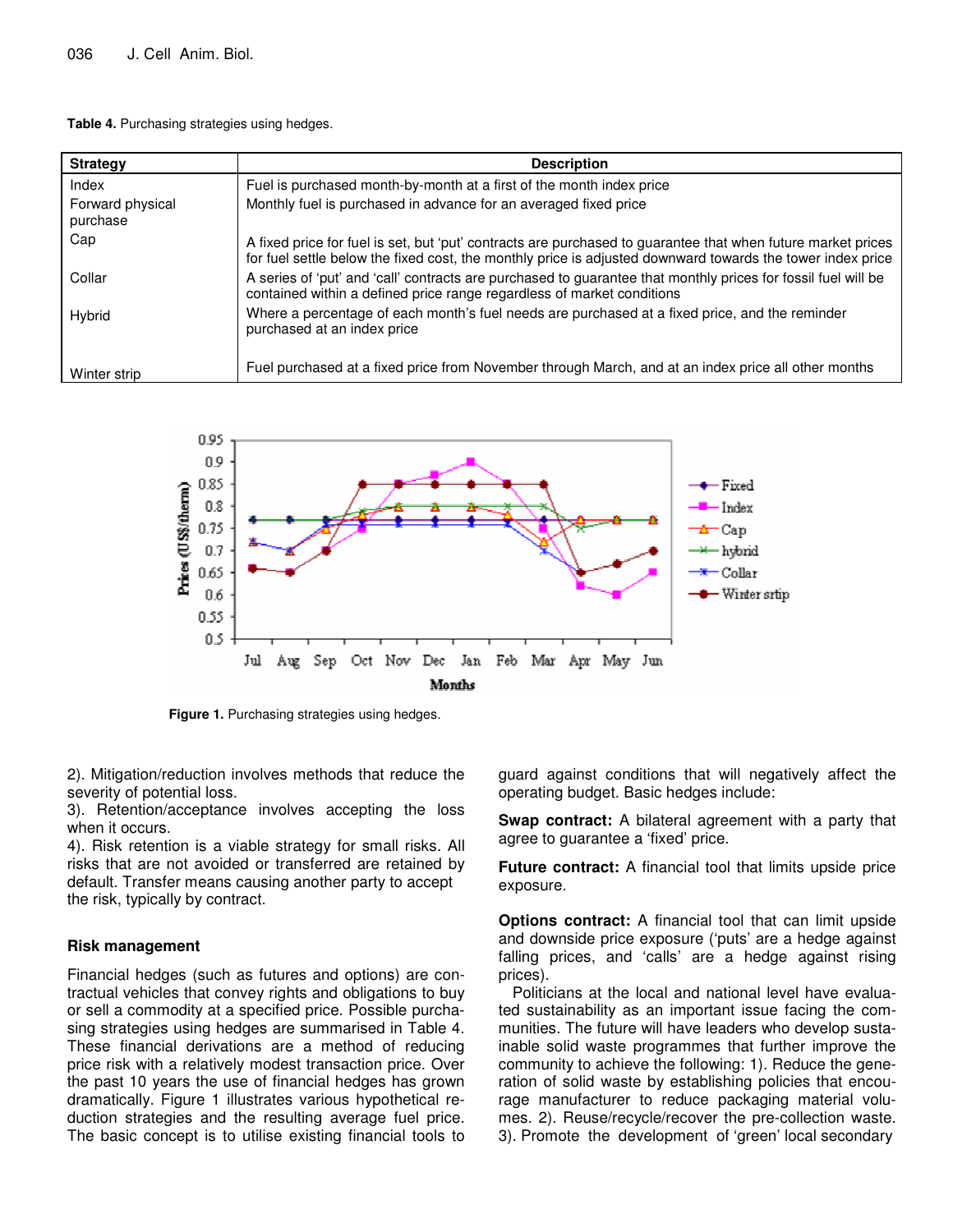

**Figure 2.** Biogas production process (Omer, 2003).

material manufacturing facilities through implementation of tax credits and incentives. 4). Thermally treat the remaining waste by either incineration or gasification and produce renewable 'green power' or 'green energy'. 5). Landfill the discarded/unusable material.

The demand for energy continues to outstrip supply and necessitates the development of renewable energy option. Effective low-carbon and renewable energy policies need to encourage millions of building owners, Biogas is a generic term for gases generated from the decomposition of organic material. As the material breaks down, methane  $(CH_4)$  is produced as shown in Figure 2. developers, and construction companies to invest. To do this, incentives need to be reliable, predictable and sufficiently valuable and long-term in nature to encourage sustained investment. An effective strategy needs to be developed that would address these characteristics and provide the support needed to stimulate the market to create a level playing field electricity producing projects: a). First, polices should be based on a long-term meaningful price for carbon. Currently there is no carbon price for heating or cooling, as existing mechanisms do not apply to this market. b). Secondly, policies should support innovation. A heating and cooling strategy could encourage innovation in technologies, building design and urban planning, controls and metering. It should also drive innovation in financing and commercial structures. c). Thirdly, it should encourage behaviour change. A strategy that encourages low-carbon and renewables could through

small-scale technologies give the public a clear opportunity to become directly involved a solution to climate change and change consumers' view surrounding these technologies.

## **Biogas**

Sources that generate biogas are numerous and varied. These include landfill sites, wastewater treatment plants and anaerobic digesters.

Biogas typically comprises of 50-75% methane and carbon dioxide along with other minor gases. It is the methane that is used for the generation of electricity or use as a fuel for transportation. Biogas is produced by anaerobic digestion where complex carbon molecules in organic material are broken down into simpler structures including  $CH_4$  and  $CO_2$ . Biogas can be produced from a variety of biodegradable waste feedstocks including sewage sludge, biodegradable waste and mixed municipal waste or as a natural process of decomposition in landfills. Typically different variants of anaerobic digesters need to be used to treat each different feedstock optimally. The absorption potential of agricultural soils could contribute significantly to fulfilling the goal to reduce carbon dioxide emissions. Compost as a soil improver is primarily intended to give organic matter to soils, thereby resulting in many benefits of improving levels of organic matter in soil such as: improved structure and workability, improved water retention and locking up carbon in soils, which will be retained in a comparatively long time frame. Many possible side effect of compost application can also be considered including: A reduction in the use of pesticides (might imply avoiding emissions for their production); improved workability (might lead to less consumption of fuels) and the displacement of chemical fertilizers (implies avoidance of greenhouse gases and energy uptake related to their production).

Bacteria form biogas during anaerobic fermentation of organic matters. The degradation is very complex process and requires certain environmental conditions as well as different bacteria population. The complete anaerobic fermentation process is briefly described below as shown in Table 5. The organic matter was biodegradable to produce biogas and the variation show a normal methanogene bacteria activity and good working biological process as shown in Figures 3 - 4.

#### **Factors to be considered in economic analysis**

The introduction of biogas technology on wide scale has implications for macro planning such as the allocation of government investment and effects on the balance of payments. Factors that determine the rate of acceptance of biogas plants, such as credit facilities and technical backup services, are likely to have to be planned as part of general macro-policy, as do the allocation of research and pollution control can optimise the promotion and development of agricultural and animal husbandry in rural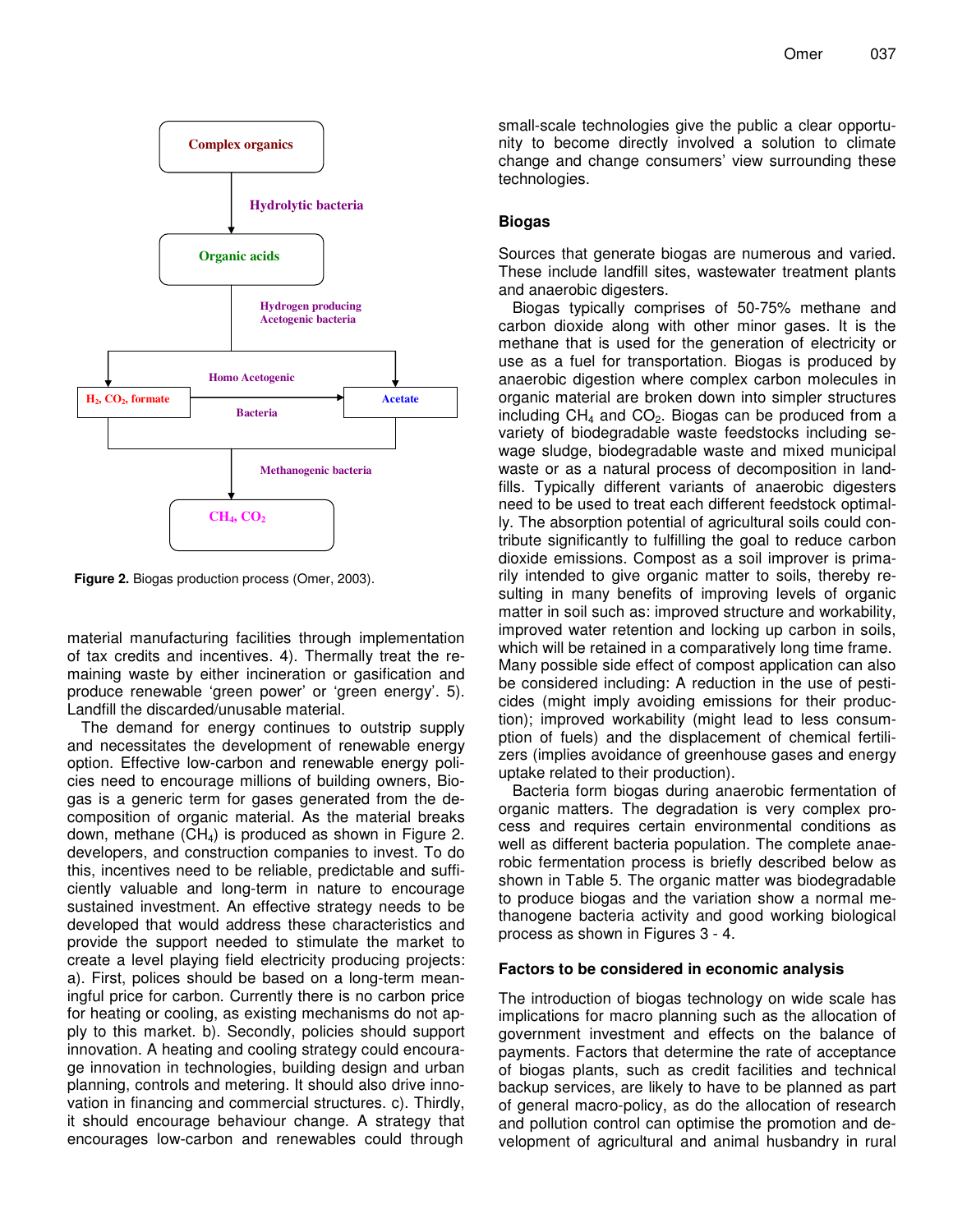| Level        | <b>Substance</b>                                 | <b>Molecule</b>                                                                            | <b>Bacteria</b>                                 |
|--------------|--------------------------------------------------|--------------------------------------------------------------------------------------------|-------------------------------------------------|
| Initial      | Manure, vegetable, wastes                        | Cellulose, proteins                                                                        | Cellulolytic, proteolytic                       |
| Intermediate | oxidised,<br>Acids.<br>gases.<br>inorganic salts | CH <sub>3</sub> COOH, CHOOH, SO <sub>4</sub> ,<br>$CO2$ , H <sub>2</sub> , NO <sub>3</sub> | Acidogenic,<br>hydrogenic,<br>sulphate reducing |
| Final        | Biogas, reduced inorganic<br>compounds           | CH <sub>4</sub> , CO <sub>2</sub> , H <sub>2</sub> S, NH <sub>3</sub> , NH <sub>4</sub>    | Methane formers                                 |

**Table 5.** Anaerobic degradation of organic matter (Omer, 2003).



**Figure 3.** Organic matters before and after treatment in digester.



**Figure 4.** pH sludge before and after treatment in the digester.

areas.

Economic factors are: Interest on loan; Current/future cost of alternative fuels; Current/future cost of chemical fertiliser; Current/future cost of construction materials; Saving of foreign currency; Current/ future labour cost; Inflation rate; Costs of transport of feeding materials and effluents

Social factors are: Employment created; Better lighting: more educational/cultural activities; Less time consumed for fetching firewood and for cooking; Improved facilities in villages; thus less migration to cities; Less expense for buying alternative fuels; More time for additional income earning activities. Technical factors are: Construction, maintenance and repairs of biogas plants; Availability of materials and land required; Suitability of local materials

Ecological/health factors are: Improved health; Forest conservation (positive or negative); Environment pollution abatement; Improvement in yields of agricultural products Growth, modernisation and urbanisation in many states of Sudan have created both energy supply shortages and a growing source of free fuel: biogas. The use of biogas has been proven and is ready to be deployed in Sudan. The technology is available, it is economically feasible and it is reliable. An additional benefit of using these gases as a fuel source is minimisation of the environ-mental impacts that result from gas venting or flaring. The burning of such gases release air-borne pollutants, which can also enter groundwater sources and pollute farm-lands. The optimum range in Table 6 is for ambient temperatures during hot seasons of Sudan tropical climates. The potential gas volumes produced from wastes vary depending on many factors, and can be expressed based in head count.

#### **Bioheat**

Bioenergy is a growing source of power that is playing an ever-increasing role in the provision of electricity. The potential contribution of the waste industry to bioenergy is huge and has the ability to account for a source of large amount of total bioenergy production in Sudan. Woody biomass is usually converted into power through combustion or gasification. Biomass can be specially grown in the case of energy crops. Waste wood makes up a significant proportion of a variety of municipal, commercial and industrial waste streams. It is common practice to dispose of this waste wood in landfill where it slowly degraded and takes up valuable void space. This wood is a good source of energy and is an alternative to energy crops.

Gasification is based on the formation of a fuel gas (mostly CO and  $H_2$ ) by partially oxidising raw solid fuel at high temperatures in the presence of steam or air. The technology can use wood chips, groundnut shells, sugar cane bagasse, and other similar fuels to generate capacities from 3 kW to 100 kW. Three types of gasifier designs (Figure 5) have been developed to make use of the diversity of fuel inputs and to meet the requirements of the product gas output (degree of cleanliness, composition, heating value, etc.). The requirements of gas for various purposes, and a comparison between biogas;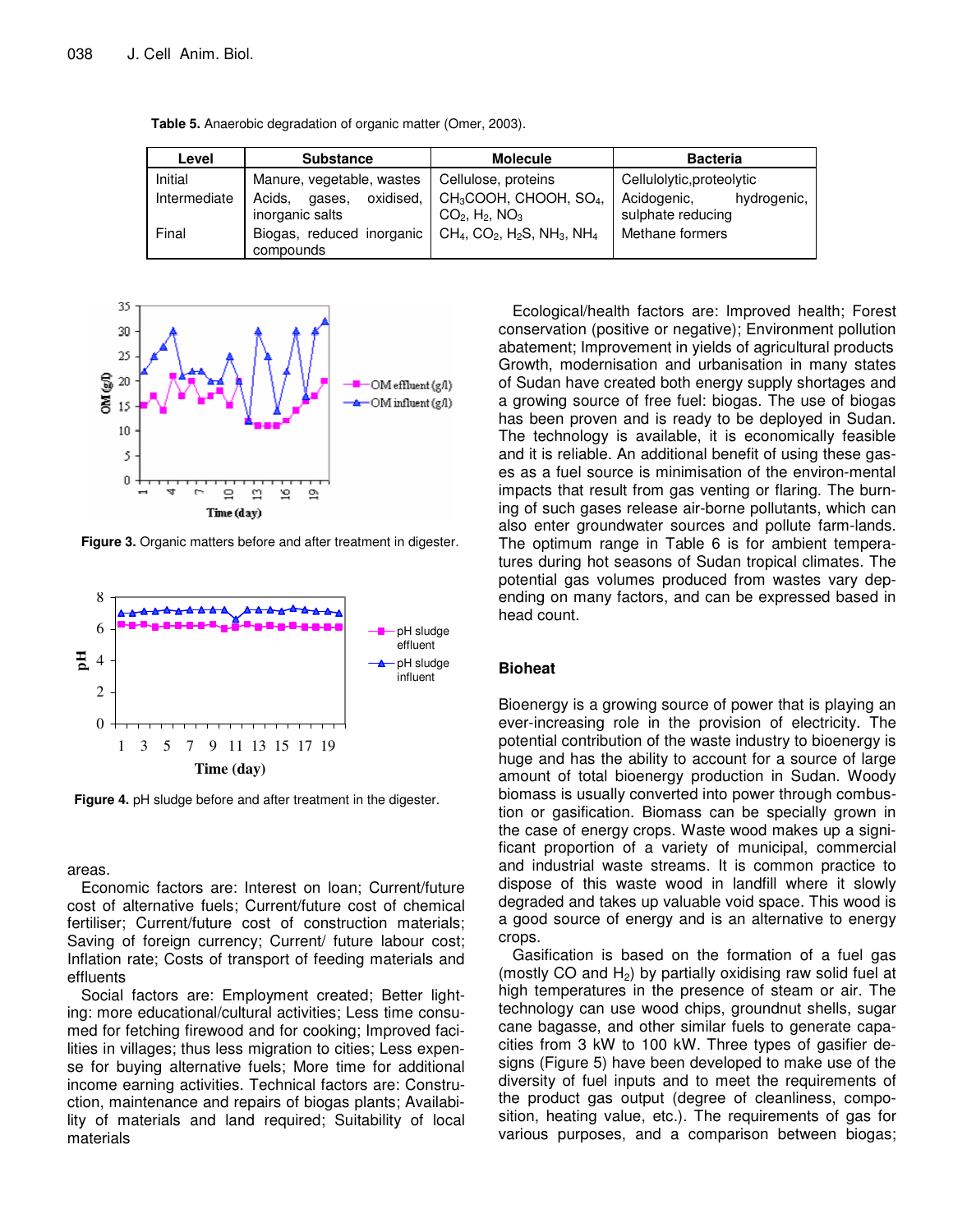**Table 6.** Optimum conditions for biogas production (Omer, 2003).

| <b>Parameter</b>           | Optimum value |
|----------------------------|---------------|
| Temperature <sup>o</sup> C | $30-35$       |
| рH                         | $6.8 - 7.5$   |
| Carbon/Nitrogen ratio      | $20 - 30$     |
| Solid content (%)          | 7-9           |
| Retention time (days)      | $20 - 40$     |



**Figure 5.** Advanced biomass power with diesel engine.

and various commercial fuels in terms of calorific value, and thermal efficiency are presented in Table 7.

Biomass is a raw material that has been utilised for a wide variety of tasks since the dawn of civilisation. Important as a supply of fuel in the third world, biomass was also the first raw material in the production of textiles. The gasification of the carbon char with steam can make a large difference to the surface area of the carbon. The corresponding stream gasification reactions are endothermic and demonstrate how the steam reacts with the carbon char (Bacaoui et al., 1998).

 $H_2O(g) + C_x(s)$   $\longrightarrow H_2(g) + CO(g) + C_{x-1}(s)$  (1)

 $CO(g) + H_2O(g) \longrightarrow CO_2(g) + H_2(g)$  (2)

$$
CO2(g) + Cx(s) \longrightarrow 2CO(g) + Cx-1(s)
$$
 (3)

Agricultural wastes are abundantly available globally and can be converted to energy and useful chemicals by a number of microorganisms. The success of promoting

any technology depends on careful planning, management, implementation, training and monitoring. Main features of gasification project are: Networking and institutional development/strengthening; Promotion and extension; Construction of demonstration projects; Research and development, and training and monitoring.

#### **Waste policy in context**

In terms of solid waste management policy, Sudan has changed drastically in the past ten years from a mass production and mass consumption society to 'materialcycle society'. In addition to national legislation, municipalities are legally obliged to develop a plan for handling the municipal solid waste (MSW) generated in administrative areas. Such plans contain: Estimates of future waste volume; Measures to reduce waste; Measures to encourage source separation; A framework for solid waste disposal and the construction and management of solid waste management facilities. Landfilling is in the least referred tier of the hierarchy of waste management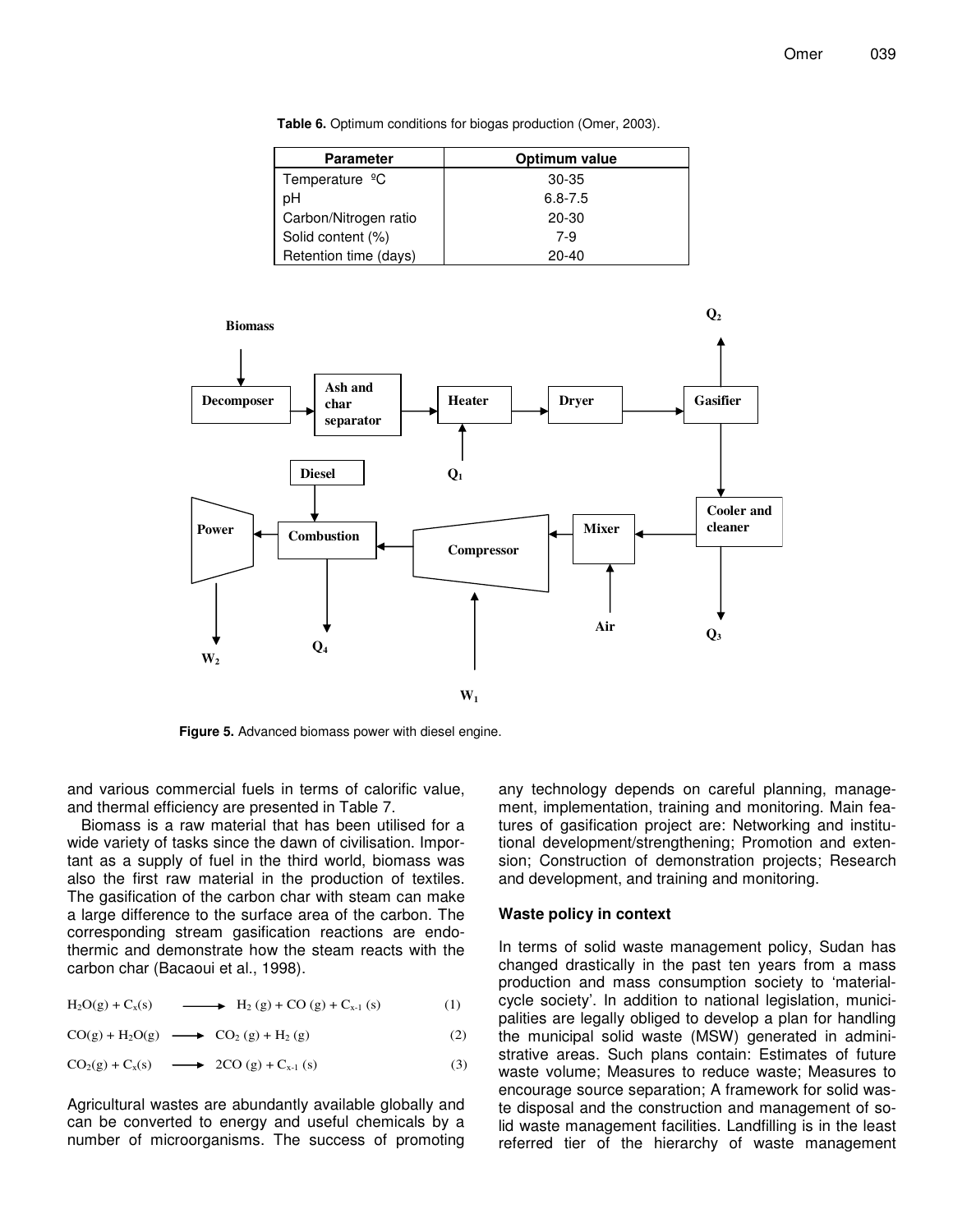| Fuel                   | Calorific value (kcal) | <b>Burning mode</b>             | (%)<br><b>Thermal efficiency</b> |
|------------------------|------------------------|---------------------------------|----------------------------------|
| Electricity, kWh       | 880                    | Hot plate                       | 70                               |
| Coal gas, kg           | 4004                   | Standard burner                 | 60                               |
| Biogas, m <sup>3</sup> | 5373                   | $\epsilon$<br>$^{13}$           | 60                               |
| Kerosene, I            | 9122                   | Pressure stove                  | 50                               |
| Charcoal, kg           | 6930                   | Open stove                      | 28                               |
| Soft coke, kg          | 6292                   | $\epsilon$<br>$\epsilon$        | 28                               |
| Firewood, kg           | 3821                   | $\ddot{\phantom{1}}$<br>$^{11}$ | 17                               |
| Cow dung, kg           | 2092                   | £9.<br>$\bullet$                |                                  |

| Table 7. Comparison of various fuels (Omer, 2003). |  |  |  |
|----------------------------------------------------|--|--|--|
|----------------------------------------------------|--|--|--|



**Figure 6**. Biofuel pathways for renewable alcohol fuels.

options: Waste minimisation, reuse and recycling, incineration with energy recovery, and optimised final disposal.

#### **Environmental impacts**

The key elements are as follows: Construction impacts, atmospheric emissions, noise, water quality, landscape, visual impacts, socio economics, ecological impacts, traffic, solid waste disposal and cultural heritage.

Alternative fuels were defined as methanol, ethanol, natural gas, propane, hydrogen, coal-derived liquids, biological material and electricity. The fuel pathways currently under development for alcohol fuels are shown in Figure 6. The production of agricultural biomass and its exploitation for energy purposes can contribute to alleviate several problems, such as the dependence on import of energy products, the production of food surpluses, the pollution provoked by the use of fossil fuels, the abandonment of land by farmers and the connected urbanisation. Biomass is not at the moment competitive with mineral oil, but, taking into account also indirect cost costs and giving a value to the aforementioned advantages, public authorities at national and international level can spur its production and use by incentives of different nature (NFC, 1999). The biomass directly produced by cultivation can be transformed by different processes into gaseous, liquid or solid fuels (Table 8). The whole process of production of methyl or ethyl esters (biodiesel) is summarised in Figure 7.

## **Energy from agricultural biomass**

The main advantages are related to energy, agriculture and environment problems, which are foreseeable both at Sudan level and at worldwide level and can be summarised as follows: Reduction of dependence on import of energy and related products; Reduction of environmental impact of energy production (greenhouse effect, air pollution, waste degradation); Substitution of food crops and reduction of food surpluses and of related economic burdens; Utilisation of marginal lands and of set aside lands and reduction of related socio-economic and environmental problems (soil erosion, urbanisation, landscape deterioration, etc.); Development of new know-how and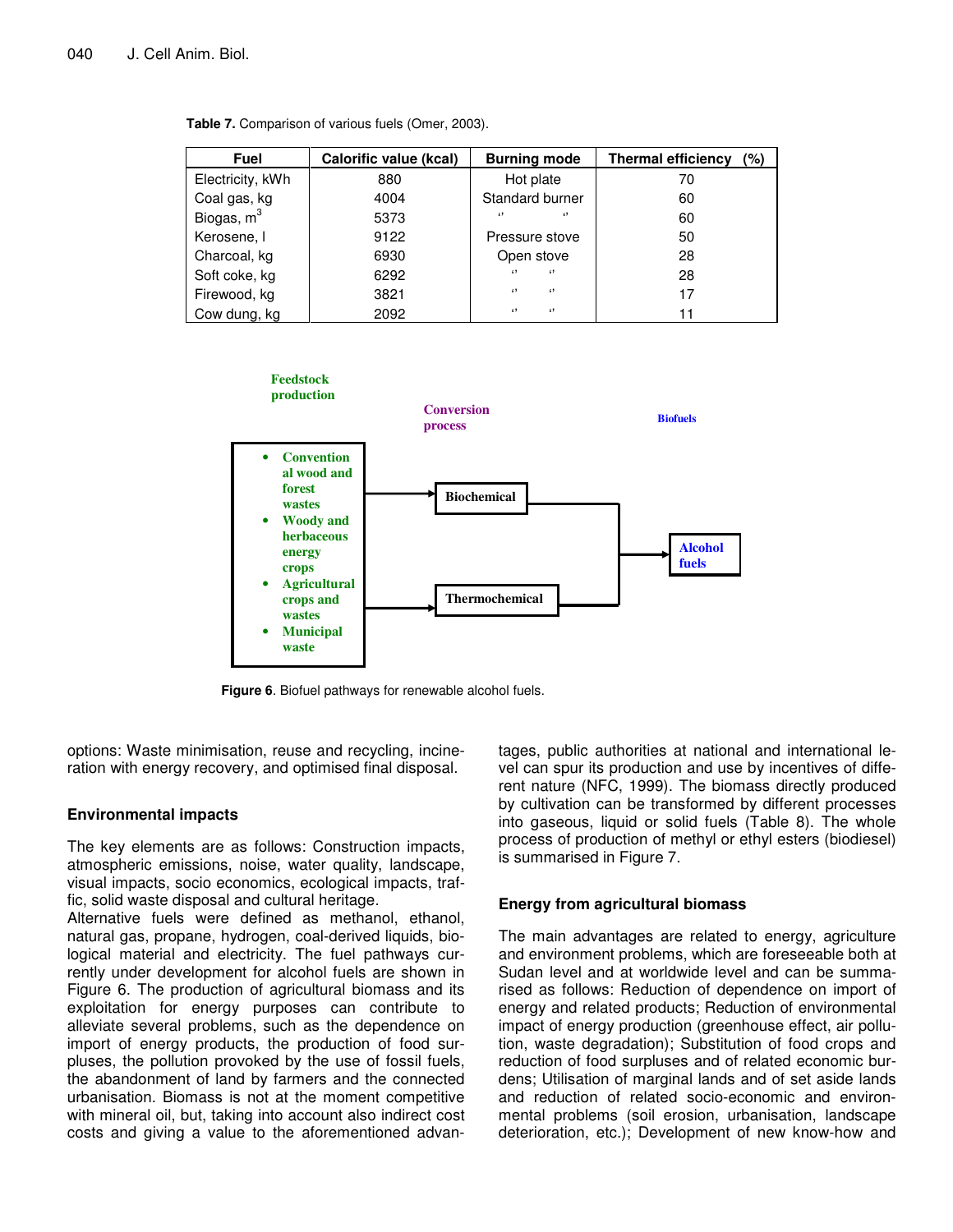| Table 8. Biomass conversions to energy Rossi et al. (1990). |  |  |
|-------------------------------------------------------------|--|--|
|-------------------------------------------------------------|--|--|

| <b>Feedstock</b>        | <b>Crops</b>                                            | <b>Conversion process</b> | <b>End product</b> |
|-------------------------|---------------------------------------------------------|---------------------------|--------------------|
| Wood-cellulosic biomass | Short rotation forest (poplar,                          | Direct combustion         | Heat               |
|                         | willow), plant species (sorghum,                        | Gasification              | Methane            |
|                         | mischantus, etc.), fibre-crops<br>(cynara, kenaf, etc.) |                           | Hydrogen           |
|                         |                                                         | Pyrolysis                 | Oil                |
| Vegetable oils          | Oleaginous crops (rapeseed,                             |                           |                    |
|                         | soybean, sunflower, etc.)                               | Direct combustion         | Heat               |
| Sugar/starch            | Cereals, root and tuber crops,                          | Esterification            | <b>Biodiesel</b>   |
|                         | grape, topinambour, etc.                                | Fermentation              | Ethanol            |



**Figure 7.** Flow chart of biodiesel production.

production of technological innovation.

A study by Rossi et al. (1990) individuated on the basis of botanical, genetical, physiological, biochemical, agronomical and technological knowledge reported in literature some 150 species potentially exploitable divided as reported in Table 9.

#### **Role of chemical engineering**

Turning to chemical engineering and the experience of the chemical process industry represents a wakening up but does not lead to an immediate solution to the problems. The traditional techniques are not very kind to biological products, which are controlled by difficulty and unique physico-chemical properties such as low mechanical, thermal and chemical stabilities. There is the question of selectivity. The fermentation broths resulting from microbial growth contain a bewildering mixture of many compounds closely related to the product of interests. By the standards of the process streams in chemical industry, fermenter is highly impure and extremely dilutes aqueous systems (Table 10).

The disadvantages of the fermentation media are as the following: Mechanically fragile, temperature sensitive, rapidly deteriorating quality, harmful if escaping into the environment, corrosive (acids, chlorides, etc.), and troublesome (solids, theological, etc.), and expensive. Thus, pilot plants for scale-up work must be flexible. In general, they should contain suitably interconnected equipment for: fermentation, primary separation, cell disruption fractionalises and clarifications, purification by means of high-resolution techniques and concentration and dry.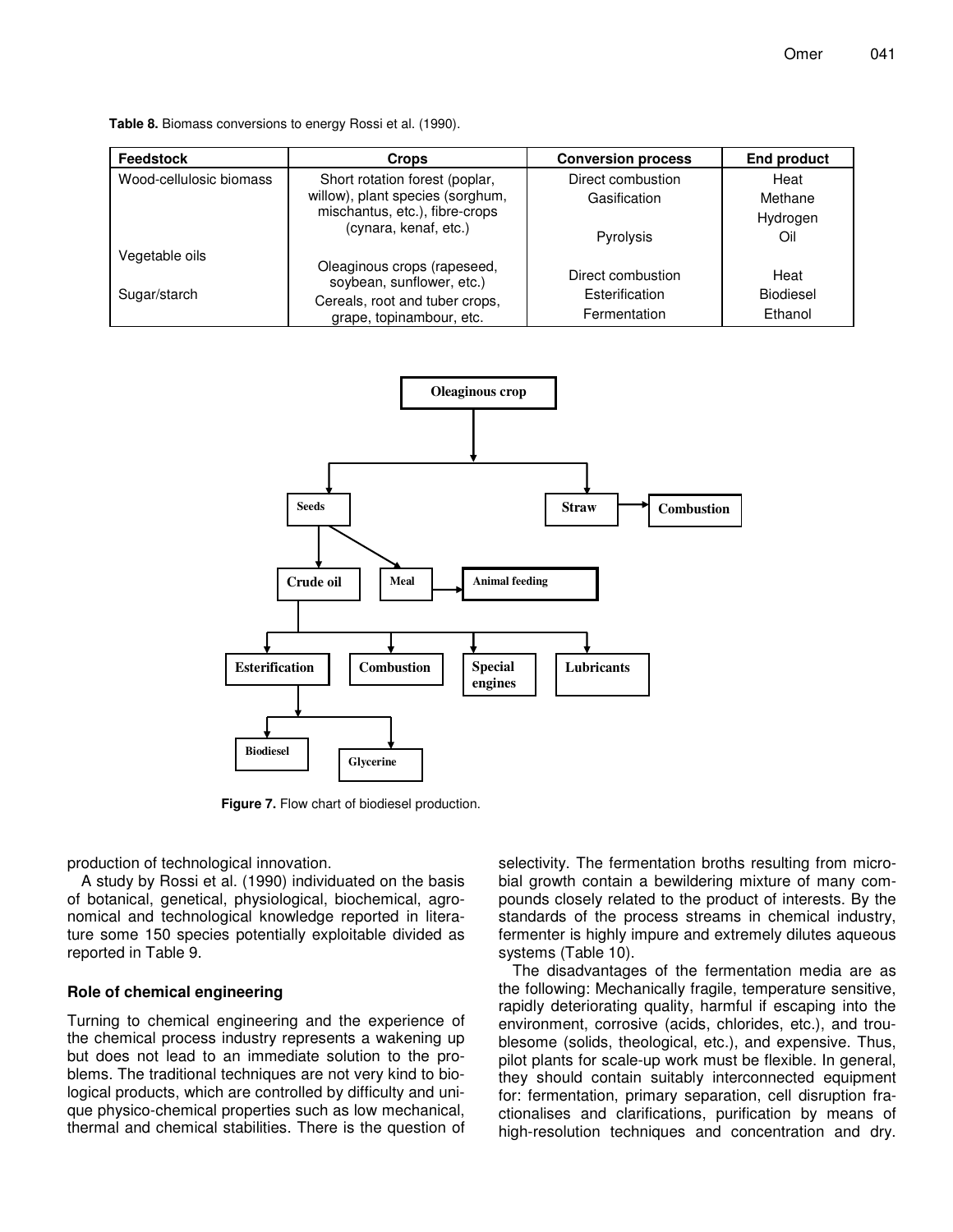| <b>Groups of plants</b>                                                 | <b>Number of species</b> |
|-------------------------------------------------------------------------|--------------------------|
| Plants cultivated for food purposes that can be reconverted to new uses | 9                        |
| Plants cultivated in the past, but not in culture any more              | 46                       |
| Plants cultivated in other world areas                                  | 46                       |
| Wild species, both indigenous and exotic                                | 47                       |
| Total                                                                   | 148                      |
| Plant product                                                           | Number of species        |
| <b>Biomass</b>                                                          | 8                        |
| Sugars and polysaccharides                                              | 38                       |
| Cellulose                                                               | 17                       |
| Hydrocarbons                                                            | 3                        |
| Polymeric hydrocarbons                                                  | 5                        |
| Gums and resins                                                         | 12                       |
| Tannins and phenolic compounds                                          | 3                        |
| Waxes                                                                   |                          |
| Vegetable oils                                                          | 38                       |
| Total                                                                   | 131                      |

**Table 9.** Plant species potentially exploitable for production of agricultural biomass for energy or industrial utilisations Rossi et al. (1990).

> **Table 10.** Typical product concentrations exiting fermenters Rossi et al. (1990).

| <b>Product</b>                   | Concentration (kg/m <sup>3</sup> ) |  |  |  |  |  |  |
|----------------------------------|------------------------------------|--|--|--|--|--|--|
| Ethanol                          | 70-120                             |  |  |  |  |  |  |
| Organic acids (e.g., citric)     | 40-100                             |  |  |  |  |  |  |
| Vitamin B12                      | 0.02                               |  |  |  |  |  |  |
| Interferon                       | 50-70                              |  |  |  |  |  |  |
| Single-cell protein              | $30 - 50$                          |  |  |  |  |  |  |
| Antibiotics (e.g., Penicillin G) | 10-30                              |  |  |  |  |  |  |
| Enzyme protein (e.g., protease)  | 2-5                                |  |  |  |  |  |  |

## **Fluidised bed drying**

An important consideration for operators of wastewater treatment plants is how to handle the disposal of the residual sludge in a reliable, sustainable, legal and economical way. The benefits of drying sludge can be seen in two main treatment options: Use of the dewatered sludge as a fertiliser or in fertiliser blends and Incineration with energy recovery.

Use as a fertiliser takes advantage of the high organic content 40 - 70% of the dewatered sludge and its high levels of phosphorous and other nutrients. However, there are a number of concerns about this route including: The chemical composition of the sludge (e.g., heavy metals, hormones and other pharmaceutical residues); Pathogen risk (e.g., salmonella, *Escherichia coli*, prionic proteins, etc.); Potential accumulation of heavy metals and other chemicals in the soil.

Sludge can be applied as a fertiliser in three forms: liquid sludge, wet cake blended into compost, and dried granules.

The advantages of energy recovery sludge include: The use of dewatered sludge is a 'sink' for pollutants such as heavy metals, toxic organic compounds and pharmaceutical residues. Thus, offering a potential disposal route for these substances provided the combustion plant has adequate flue gas cleaning, the potential, under certain circumstances, to utilise the inorganic residue from sludge incineration (incinerator ash), such as in cement or gravel, the high calorific value (similar to lignite) of dewatered sludge and the use of dewatered sludge as a carbon dioxide neutral substitute for primary fuels such as oil, gas and coal.

## **Sugar cane biomass**

Sudan has 640 MW of installed electricity capacity and the country's total electricity generation is 3000 GWh. Its main generating facility is the 280 MW Roseires dam located on the Blue Nile river basin. The facility suffers from drought induced low water levels, which often cause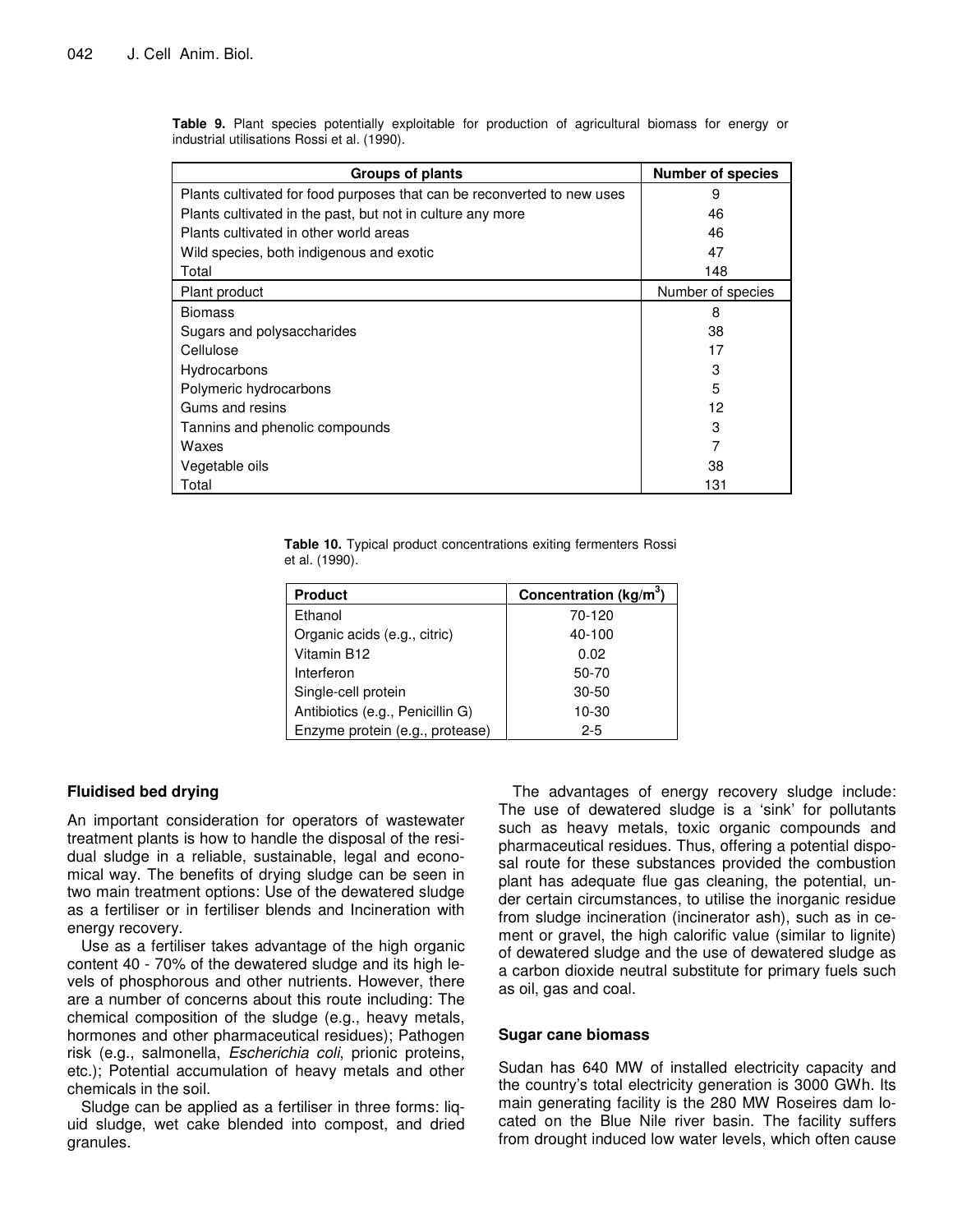| <b>Factory</b> | Design capacity | Yearly bagasse production 1995-2001 |  |  |  |  |  |
|----------------|-----------------|-------------------------------------|--|--|--|--|--|
| Kenana         | 300             | 266                                 |  |  |  |  |  |
| El Genaid      | 60              | 53                                  |  |  |  |  |  |
| New Halfa      | 75              | 65                                  |  |  |  |  |  |
| Sennar         | 100             | 58                                  |  |  |  |  |  |
| Asalaia        | 100             | 60                                  |  |  |  |  |  |
| Total          | 635             | 502                                 |  |  |  |  |  |

Table 11. Annual sugarcane bagasse available in Sudan (10<sup>3</sup> tonnes) (Omer, 1996).

its output to fall to 100 MW. Sudan is one the largest sugar-producing countries worldwide. It has five operational sugar factories an additional two under construction. Four of the existing factories (New Halfa, El Genaid, Asalaia and Sennar sugar factories) are owned by the state and managed by the Sudan Sugar Company. The fifth is Kenana Sugar Company, which is a privately owned factory. The original design of each of the sugar factories under construction includes a cogeneration plant. There are plans to move into high-pressure advanced cogeneration systems to diversify the country's power supplies. Residuals from the sugar cane industry repre-sent by far the most important source of current and potential biomass resources in Sudan. The sugar industry in Sudan goes back fifty years and Sudan has been one of the world's leading sugar producers. Sugar cane plantations cover one-fifth of the arable land in Sudan. In addition, to raw sugar, Sudanese enterprises produce and utilise many valuable cane co-products for feed, food, ener-gy and fibre. At present, there are 5 sugar factories as illustrated in Table 11.

Sugar cane bagasse and sugar cane trash already provide a significant amount of biomass for electricity production, but the potential is much higher with advanced cogeneration technologies. Most sugar factories in Sudan, as elsewhere in the developing world, can produce about 15 - 30 kWh per tonne of cane. If all factories were fitted with biomass gasifier-combined cycle systems, 400 - 800 kWh of electricity could be produced per tonne of cane, enough to satisfy all of Sudan's current electricity demand. Some of the sugar plants are near electric grids (Kenana, El Genaid and Sennar) and others have their own grids.

In Sudan there are no alcohol distilleries. The three factories were closed with Islamic Laws in 1983. The current circumstances suggest that Sudan should consider expanding production for use as transportation fuel, but this option has not yet been pursued. The alcohol was used for a variety of applications, mainly for medical purposes and rum production. Blending with gasoline would also have direct environmental advantages by substituting for lead as an octane enhancer (WB, 1990).

There is an unmistakable link between energy and sustainable human development. Energy is not an end in it-

self, but an essential tool to facilitate social and economic activities. Thus, the lack of available energy services correlates closely with many challenges of sustainable development, such as poverty alleviation, the advancement of women, protection of the environment, and jobs creation. Emphasis on institution-building and enhanced policy dialogue is necessary to create the social, economic, and politically enabling conditions for a transition to a more sustainable future. On the other hand, biomass energy technologies are a promising option, with a potentially large impact for Sudan as with other developing countries, where the current levels of energy services are low. Biomass accounts for about one third of all energy in developing countries as a whole, and nearly 96% in some of least developed countries. The convention on Biological Diversity set conservation of biodiversity on the world agenda. Gaps in knowledge need to be addressed for actions to be effective and sustainable. Gaps include: species diversity, microorganisms and their ecological roles, ecological and geographical status of species, human capacity to access and forecast bioecological degradation. Requirements for global inventories call for worldwide collaboration. Criteria for setting priorities need to be formulated and agreed. Global inventorying needs a collaborative international effort, perhaps under the aegis of the Convention on Biological Diversity. The recently formulated global taxonomy initiatives are a step in the right direction.

## **Bioenergy potential**

For efficient use of bioenergy resources, it is essential to take account of the intrinsic energy potential. Despite the availability of basic statistics, many differences have been observed between the previous assessments of bioenergy potential (FAO, 1999; and NFA, 1994). These were probably due to different assumptions or incomplete estimations of the availability, accessibility and use of by products. The biomass sources have been used through: Anaerobic digestion of municipal wastes and sewage, direct combustion of forestry and wood processing residues, direct combustion in the case of main dry crop residues and anaerobic digestion of moist residues of agricultural crops and animal wastes.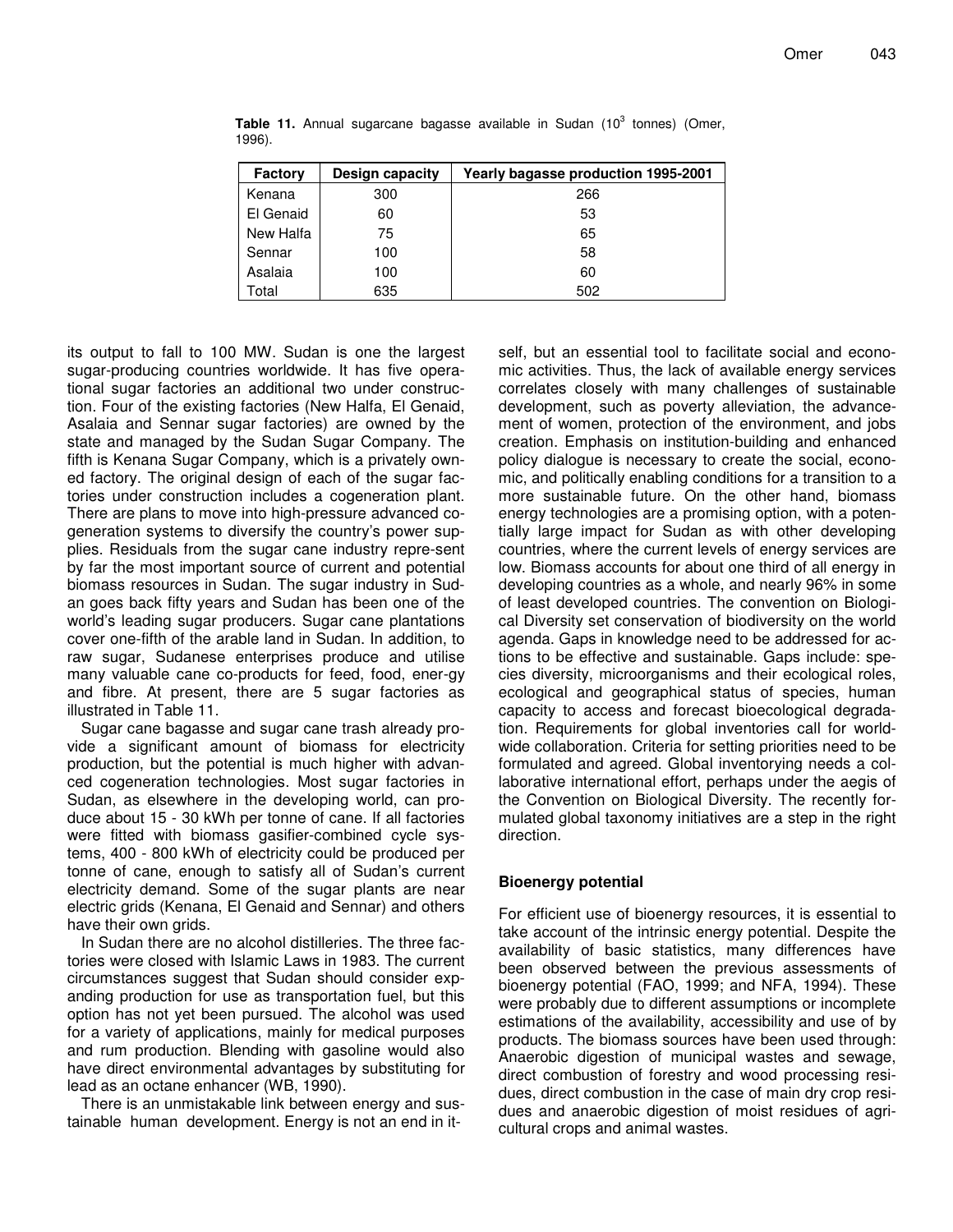Wood is very important raw material used by a number of industries. Its excessive utilizations as a fuel results in soil erosion, degradation of the land, reduced agricultural productivity and potentially serious ecological damage. Hence, minimizations of fuelwood use seem to be essential.

Utilisation of more efficient stoves and improvement of insulation using locally available materials in buildings are also effective measures to increase efficiency. Biogas or commercial fuels may be thought of as possible substitutes for fuelwood. In rural areas of Sudan, liquefied petroleum gases (LPGs) are strong candidate to replace firewood. Indeed, increased in LPG utilisation over the last decade has been one of the main reasons that have lead to the deceleration of the diffusion of biogas tech-nology into rural areas.

Biomass gasification is a technology that transforms solid biomass into syngas (hydrogen and carbon monoxide mixtures produced from carbonaceous fuel). Current use of biomass, which stands at about 87% of the total energy supply in Sudan, is primarily used in combustion for immediate use. Small-scale gasification for combined heat and power (CHP), also called embedded generation. Many villages and mini-grids can be served by biomass power generation in the size range from 1 kWe to 5 MWe. Biomass fuels are characterised by high and variable moisture content, low ash content, low density, and fibrous structure. In comparison with other fuels, they are regarded as of low quality despite low ash content and very low Sulphur content.

Even though community digesters for a whole village appear to be economically more attractive, family type designs should also be studied. Moreover, detailed realistic economic and cost-benefit comparisons with other alternatives will help in determining the level of incentives that could be produced by the government for the construction of digesters. The energy possibilities of Industrial and municipality wastes should be evaluated, especially in the big cities. Combined heat and power systems could be designed to make use of these wastes as fuel. The possibilities of using waste heat in district heating systems could be also of interest in industrial regions.

## **Environmental issues of biomass**

Climate change is a growing concern around the world, and stakeholders are aggressively seeking energy sources and technologies that can mitigate the impact of global warming. This global concern is manifest in the 1997 Kyoto Protocol, which imposes an imperative on developed nations to identify feasible options by the next Conference of the Parties to the Convention (COP) meeting later in 2001. Possible actions range from basic increases in energy efficiency and conservation, to sophisticated methods of carbon sequestration to capture the most common greenhouse gases (GHGs) emission  $(CO<sub>2</sub>)$  On the other hand, renewable energies have always been identified as a prime source of clean energies that emit little or no net GHGs into the atmosphere. Among the renewable energy sources, biomass is important for Sudan due to its share of the total energy production which at 87% is high and the technique for converting it to useful energy is easy.

Forest ecosystems cause effects on the balance of carbon mainly by the assimilation of  $CO<sub>2</sub>$  by the above ground biomass of the forest vegetation. The annual emissions of greenhouse gases from fossil fuel combustion and land use change are approximately 33 x 10<sup>5</sup> and 38 x 10<sup>5</sup> tonnes respectively. Vegetation and in particular forests, can be managed to sequester carbon. Management options have been identified to conserve and sequester up to 90 Pg C in the forest sector in the next century, through global afforestation (Haripriye, 2000; and Hall, 1998). This option may become a necessity (as recommended at the Framework Convention on Climate Change meeting held in Kyoto), but a preventative approach could be taken, reducing total GHGs emissions by substituting biomass for fossil fuels in electricity production.

Simply sequestering carbon in new forests is problematic because trees cease sequestering once they reach maturity, and as available land is used up the cost of further afforestation will grow. Indeed the cost of reducing the build-up of GHGs in the atmosphere is already lower for fossil fuel substitution than for sequestration, since fast growing energy crops are more efficient at carbon removal, and because revenue is generated by the scale of electricity. Some biomass fuel cycles can also provide the additional benefits of enhanced carbon storage. The relative merits of sequestration versus fossil fuel substitution are still debated. The flow of carbon during the life cycle of the biomass should determine whether it is better left standing, used as fuel or used as long-lived timber products. Where there are existing forests in good condition there is general agreement that they should not be cut for fuel and replanted. This principle also concurs with the guidelines for nature protection, that is, energy crops should never displace land uses of high ecological value. Where afforestation is undertaken, however, fossil fuel substitution, both by using wood fuel and using timber as a renewable raw material, should be more sustainable and less costly approach than sequestration could also be used to displace the harvest of more ecologically valuable forests.

Air pollution is becoming a great environmental concern in Sudan because the primary energy consumption increased. Air pollution from energy utilisation in the country is due to the combustion of petroleum, natural gas, wood, agricultural and animal wastes. The amounts of GHGs emissions are increasing quickly due to increasing energy consumption in the country (but lower than the other African countries).

In Some countries, a wide range of economic incentives and other measures are already helping to protect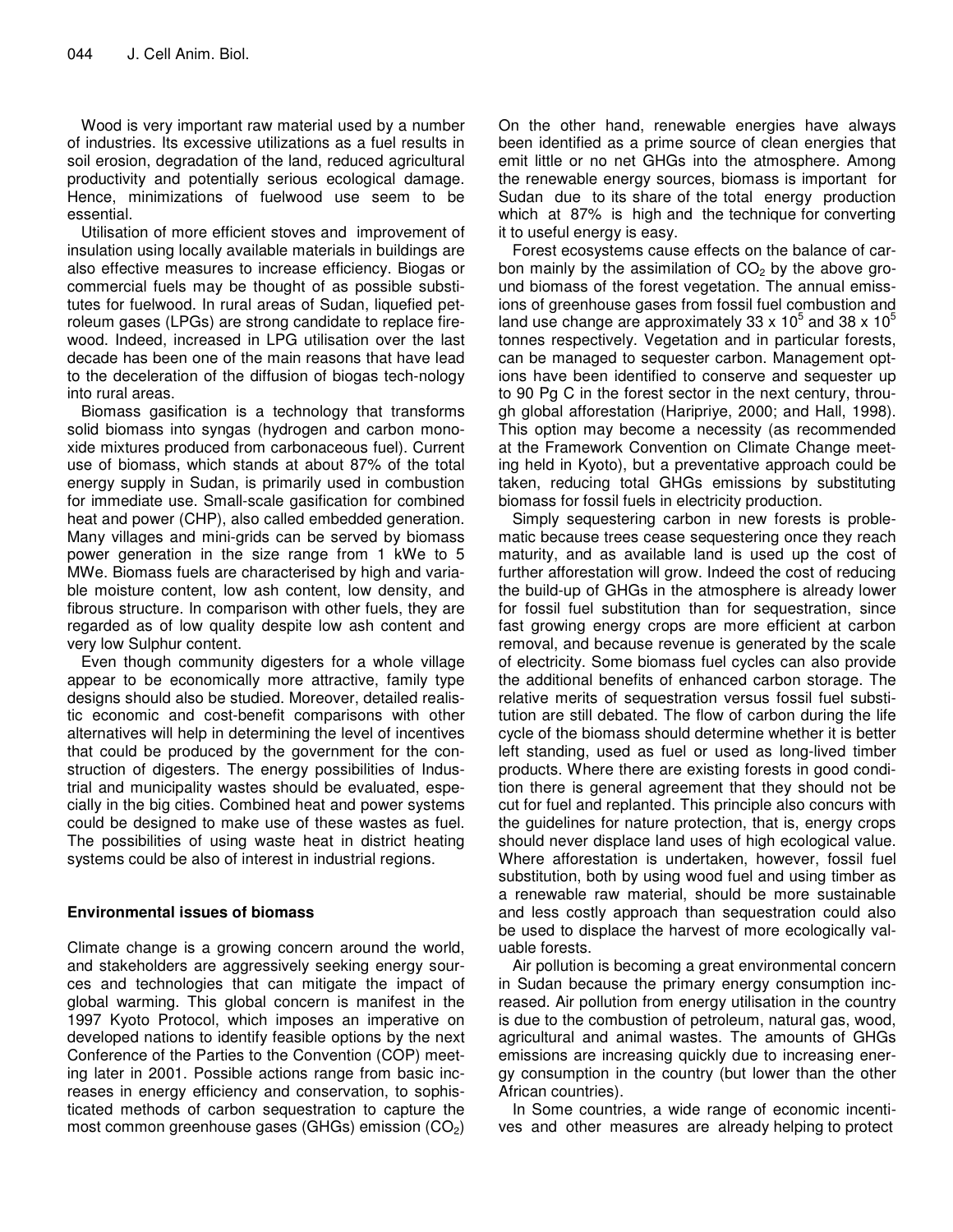environment. These include: 1). Taxes and user charges that reflect the costs of using the environment e.g., pollution taxes and waste disposal charges. 2) Subsidies, credits and grants that encourage environmental protection. 3). Deposit-refund systems that prevent pollution on resource misuse and promote product reuse or recycling. 4). Financial enforcement incentives, e.g., fines for noncompliance with environmental regulations. 5). Tradable permits for activities that harm the environment.

### **Biomass and sustainability**

There is an unmistakable link between energy and sustainable human development. Energy is not an end in itself, but an essential tool to facilitate social and economic activities. Thus, the lack of available energy services correlates closely with many challenges of sustainable development, such as poverty alleviation, the advancement of women, protection of the environment, and jobs creation. Emphasis on institution-building and enhanced policy dialogue is necessary to create the social, economic, and politically enabling conditions for a transition to a more sustainable future. On the other hand, biomass energy technologies are a promising option, with a potentially large impact for Sudan as with other developing countries, where the current levels of energy services are low. Biomass accounts for about one third of all energy in developing countries as a whole, and nearly 96% in some of least developed countries.

The convention on Biological Diversity set conservation of biodiversity on the world agenda. Gaps in knowledge need to be addressed for actions to be effective and sustainable. Gaps include: species diversity, microorganisms and their ecological roles, ecological and geographical status of species, human capacity to access and forecast bioecological degradation. Requirements for global inventories call for worldwide collaboration. Criteria for setting priorities need to be formulated and agreed. Global inventorying needs a collaborative international effort, perhaps under the aegis of the Convention on Biological Diversity. The recently formulated global taxonomy initiatives are a step in the right direction.

The debate over an international climate change regime has thus far focused primarily on efficiency concerns in developed countries. In the international negotiations over the control of climate change, the developing countries so far have assumed few obligations. In the Kyoto Protocol on limiting greenhouse gas (GHG) emissions, only a subset of the world's economies. At present, this debate has not progressed very far. There are several reasons for this impasse. First, there is a distinction between cost effectiveness (where in the world should the control be undertaken in order to minimize the global costs of control) and equity (who should bear the costs of mitigation and abatement resulting from climate change) that has not been adequately clarified and agreed upon by the parties to the Protocol. Second, the global control

or anthropogenic climate change will require complex cooperative efforts among a large number of individual nations. This cooperative effort will have to be based on a thorough understanding of how the various participating nations contribute to the process of global climate change, and how that process affects them. One of the fundamental principles of environmental policy is that the polluter pays for using the environment and the use of natural resources. This is one way of imposing responsibility for environmental consequences on the party causing the environmental damage. In the context of environmental taxes, it is the polluter who pays, which is one reason why taxes are so suitable as an instrument for environmental policy. With respect to the causes of global warming, and the obligations, which were adopted at the Kyoto Conference, it is useful to examine the possible role of such economic instruments.

Sudan is an energy importing country and the energy requirements has been supplied through imports that have caused financial problems. Because of the economical problems in Sudan today, the Sudanese energy policy should be concentrated on assurance of energy supply: reliability, domestic sufficiency, in time, in economic terms, and renewability. Therefore as a renewable energy source, biomass (especially fuelwood) seems interesting because its share of the total energy production at 87% is high and the techniques for converting it to useful energy are easy. On the other hand, biomass may, however, see greatly expanded use in response to the environmental problems caused by fossil fuel use in the country. Biomass has been proposed to have a central role to play in future, more sustainable energy scenarios. For this to become a reality several real problems need to be overcome. In Sudan as in other developing countries modernisation of biomass energy provision is an urgent necessity for the sake of human health, protection of the environment, and climate change abatement. Given sufficient recognition, resources and research biomass could become the environmentally friendly fuel of the future. Even with modest assumptions about the availability of land, a comprehensive fuel-wood farming programme for Sudan offers significant energy, economic and environmental benefits. These benefits would be dispersed in rural areas where they are greatly needed and can serve as linkages for further rural economic development. The nation as a whole would benefit from savings in foreign exchange, improved energy security, and socio-economic improvements. With a nine-fold increase in forest – plantation cover, the nation's resource base would be greatly improved. The international community would benefit from pollution reduction, climate mitigation, and the increased trading opportunities that arise from new income sources. Sudan is an energy importing country and the energy requirements have been supplied through imports that have caused financial problems. Because of the economical problems in Sudan today, the Sudanese energy policy should be concentrated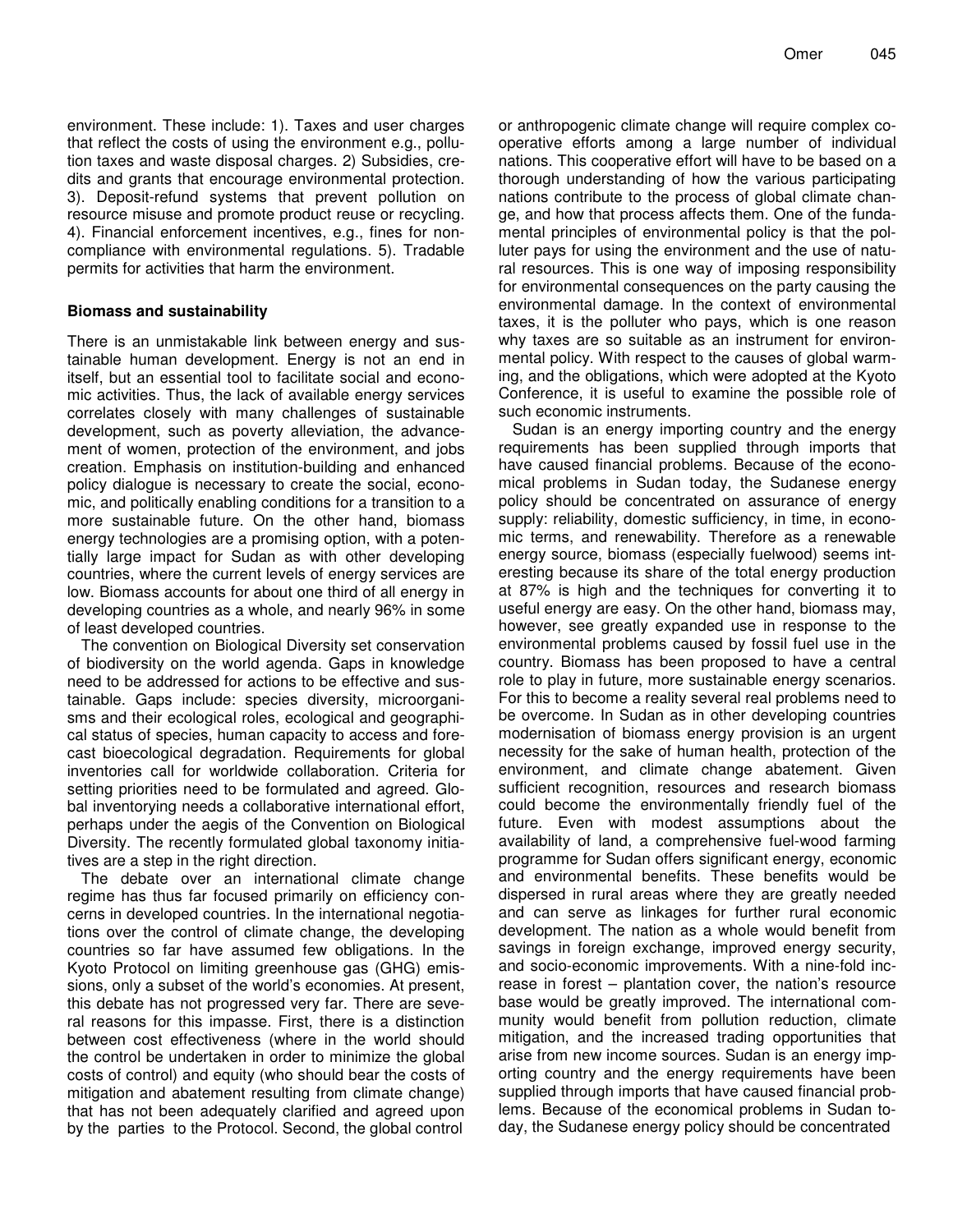#### **Appendix Table 1A.** Sustainability matrixes.

| <b>Power categories</b>                          | $1*$ | $2^*$ | $3^*$ | 4*             | 5* | $6*$ | $\mathbf{7}^{\star}$ | 8*             | 9*             | <b>Index</b> |
|--------------------------------------------------|------|-------|-------|----------------|----|------|----------------------|----------------|----------------|--------------|
| Conventional coal fired stream plant             | 3    |       |       | 5              |    | 1    | 4                    | 3              | 3              | 22           |
| Oil fired stream plant                           | 2    |       |       | 5              | 3  | 3    | 4                    | 3              | 3              | 25           |
| Combined cycle gas turbine                       | 2    | 3     | 2     | 4              | 4  | 4    | 4                    | 2              | 4              | 29           |
| Micro combined heat and power                    | 2    | 3     | 2     | 4              | 4  | 4    | 3                    | $\mathbf{2}$   | 4              | 29           |
| Nuclear                                          | 4    | 4     | 3     | 5              | 4  | 4    | 3                    | $\overline{c}$ | 3              | 32           |
| Hydropower                                       | 5    | 5     | 5     | 3              | 5  | 5    | 5                    | 4              | $\overline{2}$ | 39           |
| Tidal power                                      | 5    | 5     | 5     | $\overline{2}$ | 5  | 5    | 5                    | 4              | 2              | 38           |
| Onshore wind                                     | 5    | 5     | 5     | 2              | 5  | 5    | 4                    | 4              | 3              | 38           |
| Offshore wind                                    | 5    | 5     | 5     | $\mathbf{2}$   | 5  | 5    | 3                    | 4              | 4              | 38           |
| Land-fill gases                                  | 3    | 5     | 3     | ٠              | 3  | 4    | 4                    | 3              | 2              | 28           |
| Municipal incineration                           | 5    | 5     | 4     | 3              | 4  | 4    | 4                    | 3              | 4              | 36           |
| Biomass, field and forest crops Plus waste straw | 5    | 5     | 4     | 3              | 4  | 4    | 4                    | 3              | 4              | 36           |
| Import                                           |      |       | 5     | 4              | 5  | 5    | 5                    | 5              | 5              | 33           |
| Hydro pumped storage                             |      |       | 5     | 5              | 5  | 5    | 5                    | 5              | 2              | 32           |
| Electrochemical storage                          |      |       | 4     | 4              | 4  | 4    | 4                    | 4              | 5              | 29           |
| <b>Diesel</b>                                    | 2    |       |       |                | 4  | 5    | 3                    | 4              | 4              | 25           |

1\* fuel availability. 2\* price stability of fuel. 3\* by-product acceptability. 4\* grid services. 5\* technological obsolescence. 6\* knowledge base. 7\* life of the installation. 8\* maintenance requirement. 9\* infrastructure requirements.

It is useful to codify all aspects of sustainability, thus ensuring that all factors are taken into account for each and every development proposal. Therefore, with the intention of promoting debate, a sustainability matrix is presented (Appendix 1A). The following considerations are proposed: (1) Long-term availability of the energy source or fuel. (2) Price stability of energy source or fuel. (3) Acceptability or otherwise of by-products of the generation process. (4) Grid services, particularly controllability of real and reactive power output. (5) Technological stability, likelihood of rapid technical obsolescence. (6) Knowledge base of applying the technology. (7) Life of the installation – a dam may last more than 100 years, but a gas turbine probably will not. (8) Maintenance requirement of the plant.



**Appendix Figure 2A.** Irrigated agriculture.

on assurance of Economic terms and renewability. There fore as a renewable energy source, biomass (especially fuelwood) Energy supply, reliability, domestic sufficiency, in time, seems interesting because its share of the total energy production at 87% is high and the technique for converting it to useful energy is easy. On the other hand, biomass may, however, see greatly expanded use in response to the environmental problems caused by fossil fuel use in the country. Biomass has been proposed to have a central role to play in future, more sustainable res-

earch biomass could become the environmentally friendly fuel of the future.

#### **Conclusion**

Sudan is an agricultural country with fertile land, plenty of water resources, livestock, forestry resources, and agricultural residues. Sudan energy showed the domination of biomass more than 80% and the household sector consumed more than 70% of the total energy scenarios. For this to become a reality several real problems need to be overcome. In Sudan as in other developing countries modernization of biomass energy provision is an urgent necessity for the sake of human health, protection of the environment, and climate change abatement. Given sufficient recognition, resources and biomass. Thus the Sudanese energy institutions adopted a strategy focusing on the promotion of conservation measures and introduction of alternative techniques such as direct briquetting and charring oil available agricultural residues and aquatic weeds. Water hyacinth (Eichhornia Crassipes Solms) is a free-floating aquatic plant, which causes much trouble for navigation in Sudan particularly along White Nile from Kosti up to Malakal (200,000 tons of wet water hyacinth annually). The water hyacinth as a wet substrate represents a promising candidate for bio-gas production